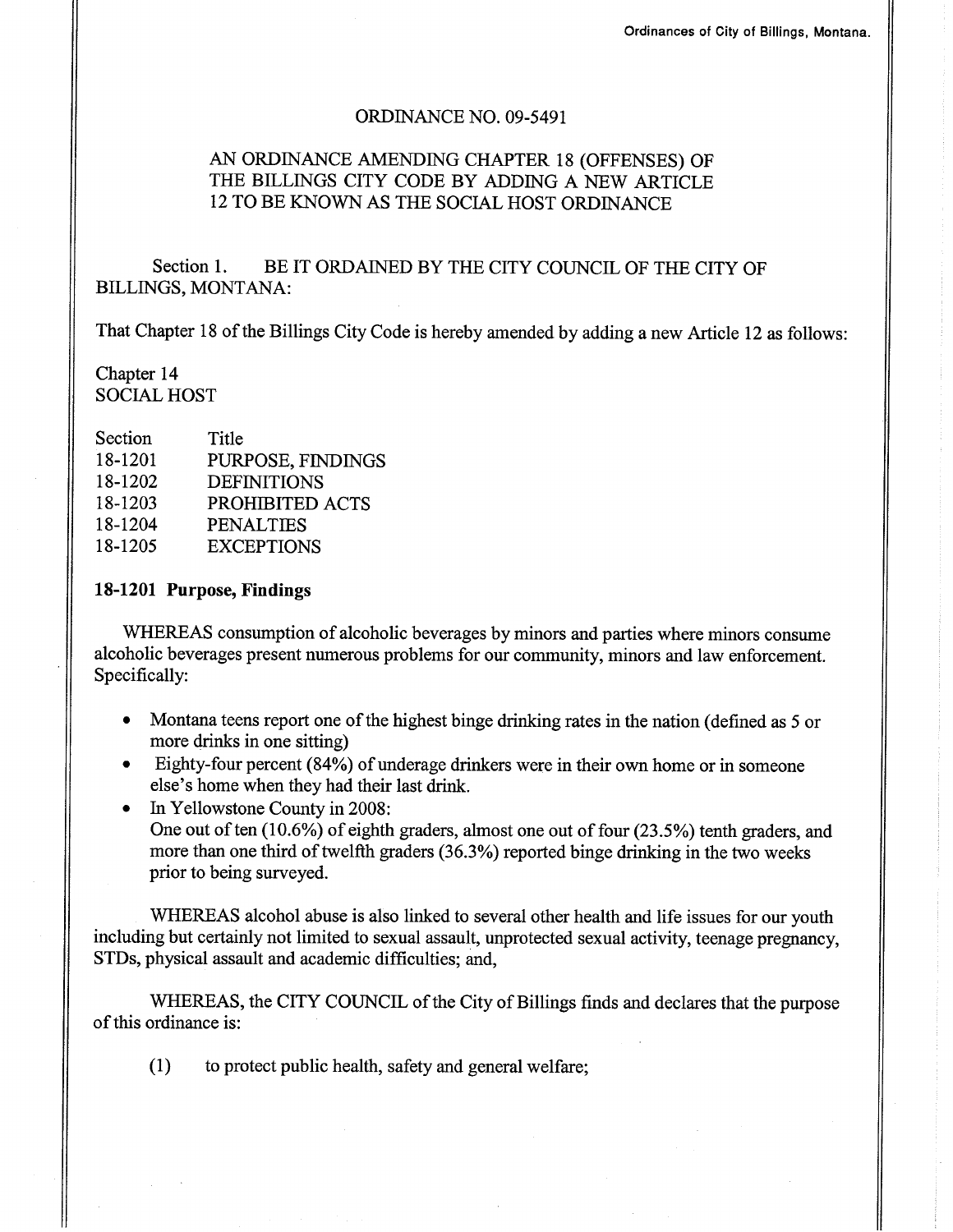- (2) to enforce laws prohibiting the consumption of alcohol by minors;
- (3) to reduce the costs of providing police services to parties, gatherings, or events that require a response by requiring social hosts to ensure minors are not consuming alcoholic beverages; and,

WHEREAS under Montana Code Annotated 7-1-4123, Legislative powers, the City of Billings has the legislative power, subject to the provisions of state law, to adopt, amend, and repeal ordinances and resolutions required to:

(1) Preserve peace and order and secure freedom from dangerous ofnoxious activities;

(2) Secure and promote the general public health and welfare; and,

WHEREAS Montana Code Annotated 7-32-4302, allows the City of Billings to both control disturbances of the peace as well as prevent intoxication and disorderly conduct within the city and within three miles of the limits.

NOW THEREFORE BE IT RESOLVED BY THE CITY COUNCIL:

## 18-1202 Defïnitions Alcohol or Alcoholic Beverage:

Mont. Code Annotated 16-1-106. Definitions. As used in this Article, the following definitions apply:

- (1) "Alcohol" means ethyl alcohol, also called ethanol, or the hydrated oxide of ethyl.
- (2) "Alcoholic beverage" means a compound is produced and sold for human consumption as a drink that contains more than 0.5% of alcohol by volume.
- (3) "Beer" means a malt beverage containing not more than 7% of alcohol by weight
- $(4)$  "Table wine" means wine that contains not more than 16% alcohol by volume and includes cider.
- (5) "Wine" means an alcoholic beverage made from or containing the normal alcoholic fermentation of the juice of sound, ripe fruit or other agricultural products without addition or abstraction, except as may occur in the usual cellar treatment of clarifying and aging, and that contains more than 0.5% but not more than 24% of alcohol by volume. Wine may be ameliorated to correct natural deficiencies, sweetened, and fortified in accordance with applicable federal regulations and the customs and practices of the industry. Other alcoholic beverages not defined in this subsection but made in the manner of wine and labeled and sold ad wine in accordance with federal regulations are also wine.

## Emergency Responders:

Includes, but is not limited to, law enforcement officers, firefighters, emergency medical service personnel and other persons having emergency response duties.

#### Enforcement Services or Response Costs: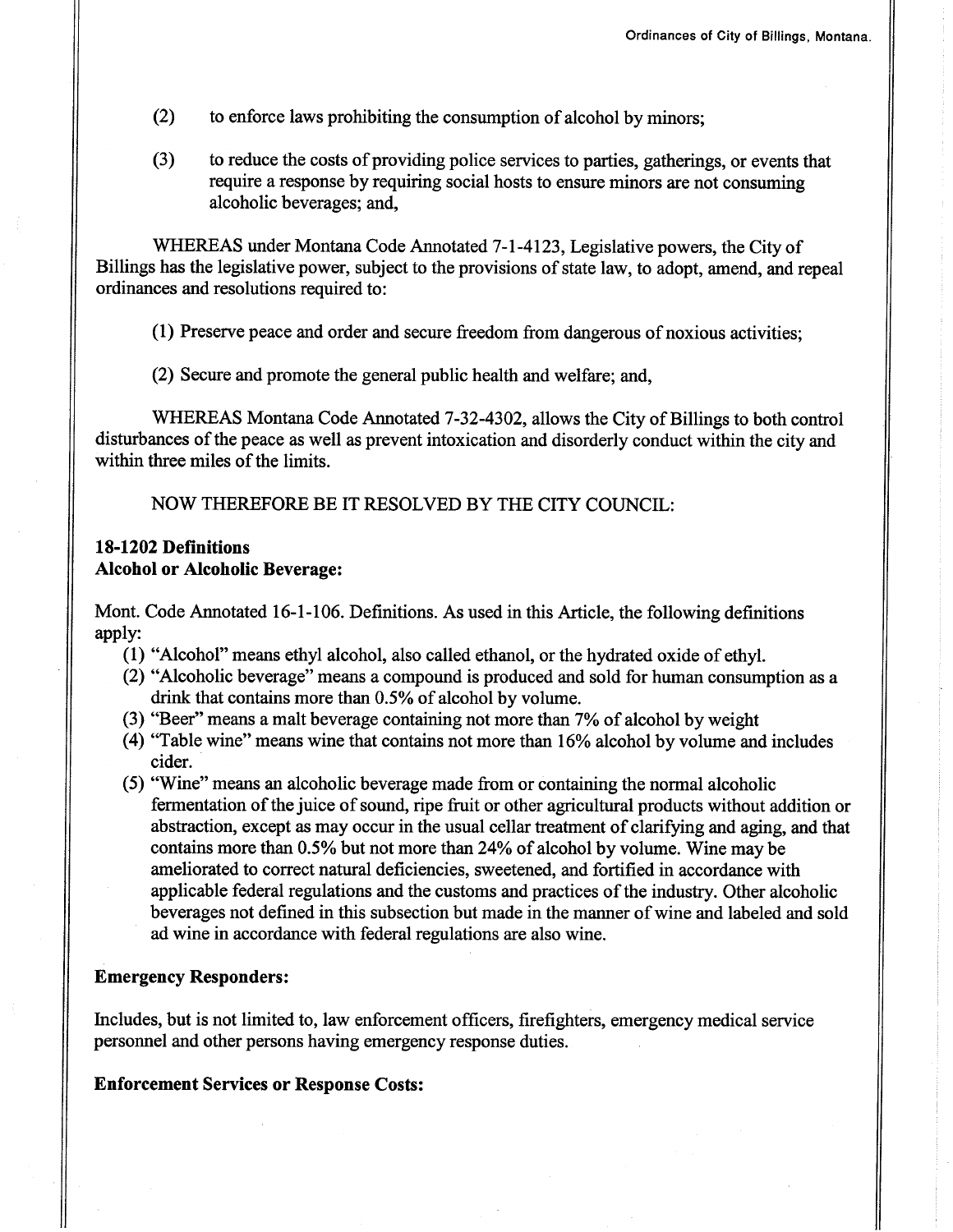Includes the salaries and benefits of emergency responders for the amount of time actually spent responding to or remaining at an event, gathering or party and administrative costs attributable to the incident; the actual costs for medical treatment for any injured emergency responder, and the costs of repairing any damage to emergency responder equipment or vehicles, and the cost of use of such equipment of vehicle.

#### Parent:

Any person having legal custody of a juvenile including natural parent, adoptive parent, step-parent; legal guardian; person to whom legal custody has been given by court order.

### Person:

"Person" includes a corporation, company, partnership, association or society as well as a natural person.

#### Premises:

Any home, yard, farm, field, land, apartment, condominium, hotel or motel room, or other dwelling unit, hall or meeting room, park or any other place of assembly, public or private, whether occupied on a temporary or permanent basis, whether occupied as a dwelling or specifically for a party or other social function, and whether owned, leased, rented or used with or without permission or compensation.

## Social Host:

Any person who conducts, allows, organizes, supervises, controls, permits or aids another in conducting, allowing, organizing, supervising, controlling or permitting an event or gathering. The term includes, but is not limited to the following:

- (1) AnV person or persons who owns, rents, leases or otherwise controls the premises where the event, gathering or party takes place;
- (2) The person or persons in charge of the premises;
- (3) The person or persons who organized the activity.

### Underage Person:

Any person less than 2l years of age.

# 18-1203 Prohibited Acts

It is a violation of this Chapter for a social host who knows or reasonably should know that an underage person has possessed or consumed alcohol at an event, gathering or party, to fail to take reasonable steps to prevent the underage consumption or possession by the underage person. The social host does not have to be present at the event, gathering or party at the time the prohibited act occurs.